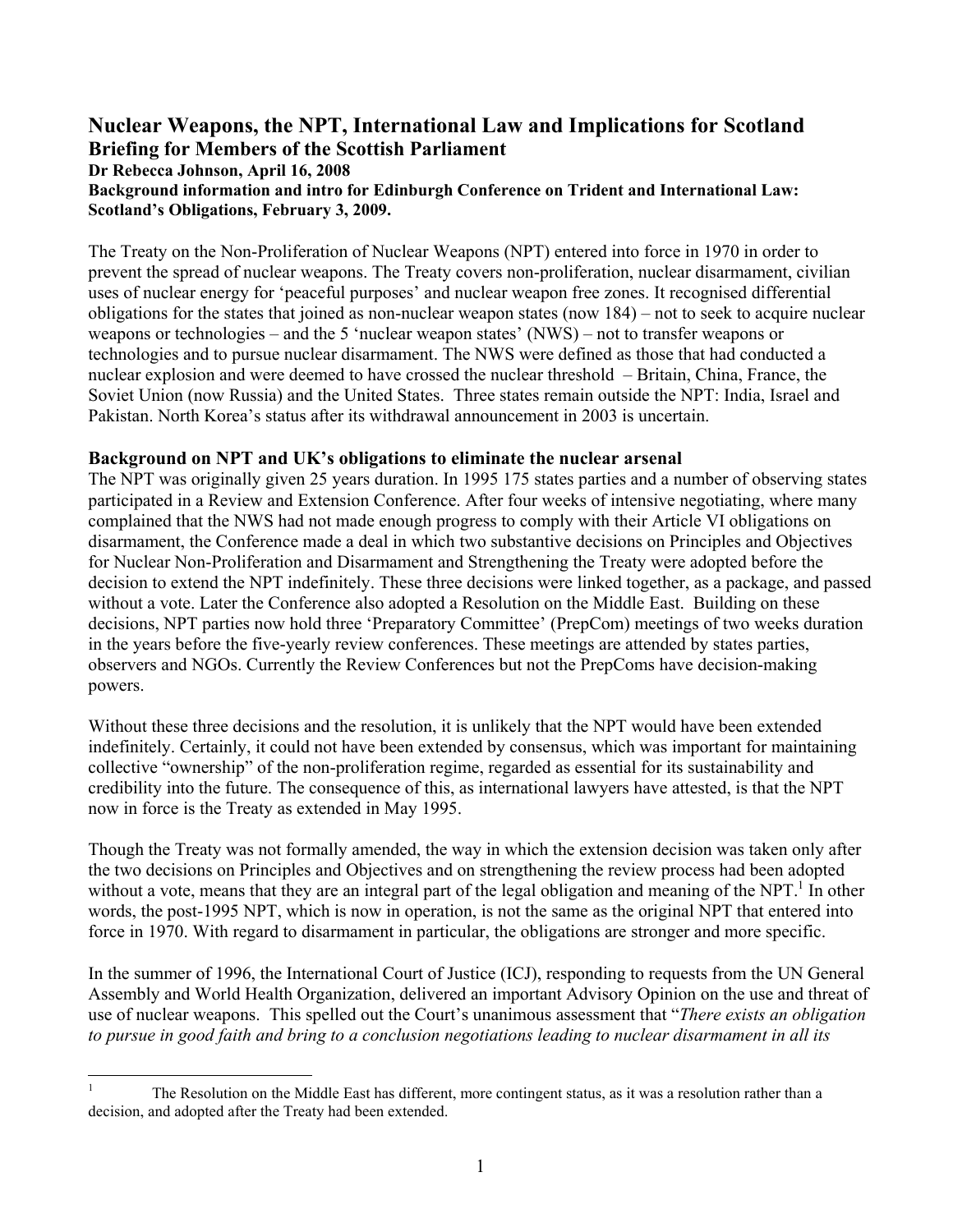<span id="page-1-4"></span>*aspects under strict and effective international control.*["2](#page-1-0)

The Court also established that the use of nuclear weapons would "*generally be contrary to the rules of international law applicable in armed conflict and in particular the principles and rules of humanitarian law*", though they could not definitively agree whether "*the use of nuclear weapons would be lawful or unlawful in an extreme circumstance of self-defence in which the very survival of a State would be at stake*"[.3](#page-1-1)

The ICJ drew from Article VI of the NPT, but gave it additional legal force and urgency, first by emphasising that the obligation is not only to negotiate in good faith, but to bring the negotiations to conclusion, and secondly, by not making nuclear disarmament contingent on general and complete disarmament, a linkage that some nuclear weapon states have relied on to justify keeping their nuclear arsenals.

The first Review Conference of the NPT following the 1995 extension took place in May 2000.<sup>4</sup> After tough negotiations, representatives of 187 countries gave consensus to a very substantial final document containing agreements that covered a range of measures, from deploring the 1998 nuclear tests by India and Pakistan to diplomatic language on Iraqi non-compliance. It reaffirmed the goals of the Resolution on the Middle East, emphasised the importance of the strengthened IAEA safeguards, and mentioned for the first time environmental and safety concerns around issues such as the transshipment of radioactive materials and the nuclear fuel cycle. Most importantly, the States Parties endorsed an "*unequivocal undertaking by the nuclear weapon states to accomplish the total elimination of their nuclear arsenals*", as part of a 13-paragraph plan of action for the implementation of Article VI.<sup>[5](#page-1-3)</sup>

Other steps included: entry into force of the Comprehensive Test Ban Treaty (CTBT); conclusion of a fissile materials production treaty (fissban); moratoria both on testing and on production of plutonium and highlyenriched uranium (HEU), pending entry into force of those treaties; deeper unilateral and bilateral US-Russian reductions in nuclear forces; transparency (i.e. the provision of more open information on nuclear capabilities and the implementation of disarmament agreements); reductions in non-strategic (tactical) nuclear weapons; concrete measures to reduce the operational status of nuclear weapons (diplomatic euphemism for taking the weapons off alert); diminishing the role of nuclear weapons in security policies (understood to mean abandoning the potential first use of nuclear weapons that underpins NATO and Russian nuclear doctrine and deterrence); the principle of irreversibility to be applied to nuclear arms control; five power disarmament approaches; and further initiatives to put fissile materials (declared "excess") permanently under safeguards.

## **Under the NPT Britain is legally required to eliminate all nuclear weapons**

On three occasions during  $200\overline{4}$ -[6](#page-1-4), eminent British and international lawyers<sup>6</sup> gave authoritative Advice that

<span id="page-1-0"></span> $\overline{2}$ 2 Decision F, International Court of Justice Reports 1996, p 225. [Reported for July 8, 1996, General List No. 95]. The full decision, documentation and dissenting decisions also formed the Annex to 'Advisory Opinion of the International Court of Justice on the legality of the threat or use of nuclear weapons', Note by the Secretary-General, United Nations General Assembly A/51/218, October 15, 1996 pp 36-37.<br>
Pecision E, International Court of Justice Reports 1996, op. cit.<br>
For a detailed examination of the political context and choices before the Sixth Review Conference,

<span id="page-1-1"></span>

<span id="page-1-2"></span>Johnson, *Non-Proliferation Treaty: Challenging Times,* ACRONYM 13, The Acronym Institute, London, February 2000.<br><sup>5</sup> 2000 Review Conference of the Parties to the Treaty on the Non-Proliferation of Nuclear Weapons, Final

<span id="page-1-3"></span>

Document, adopted May 20, 2000, New York, NPT/CONF.2000/28 (Part I).<br><sup>6</sup> Rabinder Singh QC and Professor Christine Chinkin (Matrix Chambers and London School of Economics) and Philippe Sands QC were consulted by different clients and gave different but consistent Advice regarding the NPT and the British government's proposed renewal of its nuclear cooperation pact with the United States (the Mutual Defence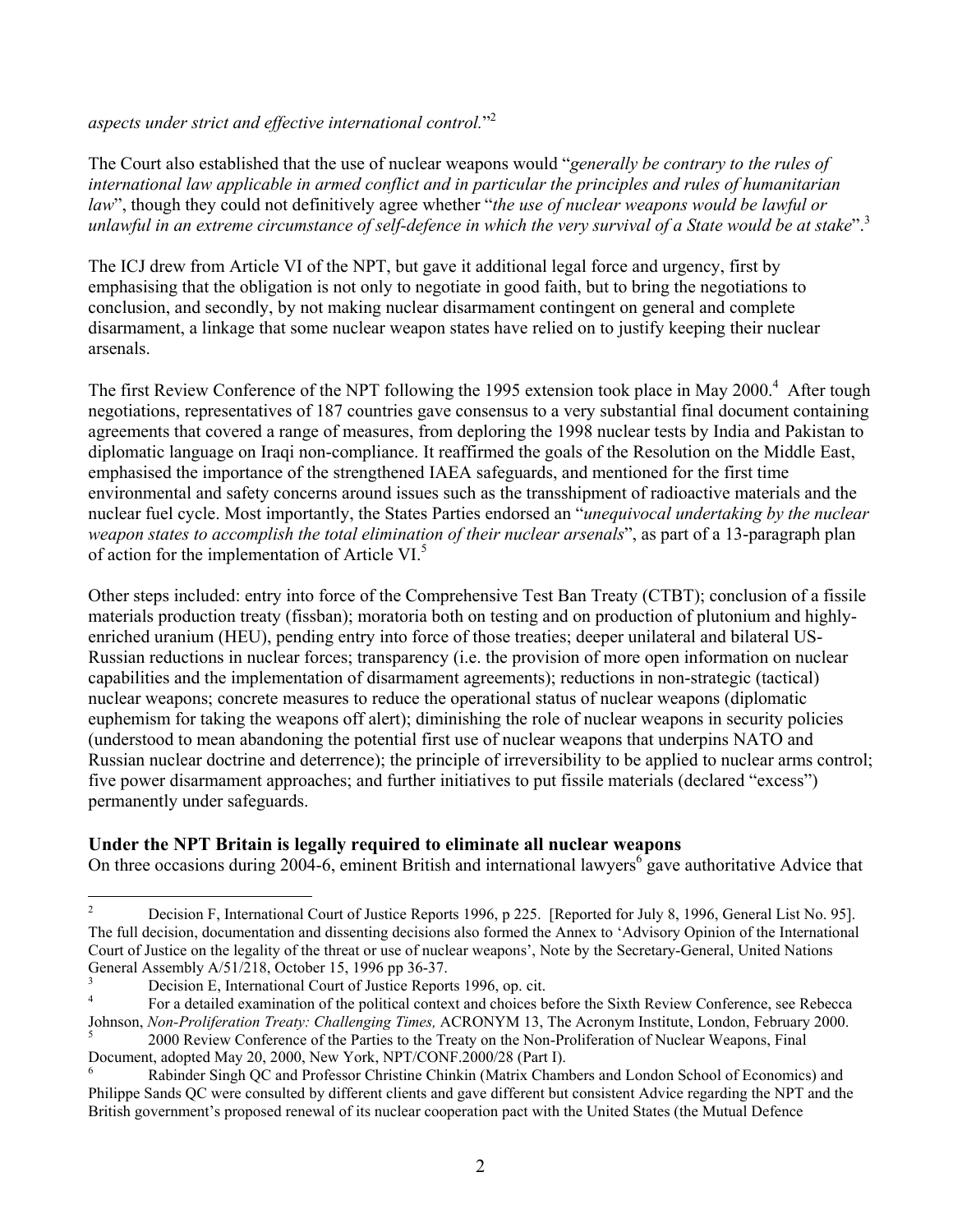the consensus decisions and agreements adopted by NPT states parties in 1995 and 2000 have become part of the legal meaning and interpretation of the Treaty. They argued that Article VI contained legal obligations, consistent with Articles I, II and III, and that strict observance with the letter and the spirit of the NPT is required of all its parties including the nuclear weapon states. This, they said, applies to the disarmament obligation no less than the non-transference and non-acquisition obligations[.7](#page-2-0)

Rabinder Singh QC and Professor Christine Chinkin (Matrix Chambers and London School of Economics) asserted in the first Advice (2004) that *"The importance of Article VI to the objects and purposes of the NPT is shown both by the negotiation history of the NPT and by the reaffirmation of its significance by the 2000 Review Conference. The Review Conference also emphasised that strict observance of the NPT is required, that is observance with both the letter and spirit of its articles.*" [para 36] In relation to the specific principles and steps negotiated by states parties and agreed in 1995 and 2000, *"A Declaration of a Review Conference such as that adopted by consensus [in 1995 or 2000] would fall within the wording of article 31 (3) (a) [of the Vienna Convention on the Law of Treaties (VCLT)] and is thus an appropriate source of interpretation of the obligations of the NPT.* " [para 20]<sup>8</sup>

Following on from this interpretation in a further Advice in 2005, Singh and Chinkin concluded that:

- The use of the Trident system would breach customary international law, in particular because it would infringe the "intransgressible" requirement that a distinction must be drawn between combatants and non-combatants;
- Article VI is a provision 'essential to the accomplishment of the object or purpose of the treaty'.
- The replacement of Trident is likely to constitute a breach of Article VI of NPT; and
- Such a breach would be a material breach of that treaty.<sup>[9](#page-2-2)</sup>

This Advice rested in part on Britain's active negotiation and the consensus adoption of the 2000 NPT final document, which included the aforementioned "*unequivocal undertaking by the nuclear weapon states to accomplish the total elimination of their nuclear arsenals*", as part of a 13-paragraph plan of action for the implementation of Article VI. Though recent reductions are of course welcomed, this clarification of Article VI makes clear that the obligation is elimination of the arsenals, not just reductions.

Singh and Chinkin further underscored, "Enhancing nuclear weapons systems... is, in our view, not conducive to entering into negotiations for disarmament as required by the NPT, article VI and evinces no intention to *'bring to a conclusion negotiations leading to nuclear disarmament in all its aspects'*. It is

Agreement, originally signed in 1958 and renewed several times thereafter) and procurement of a further nuclear weapon system as a follow-on to Trident. See www.acronym.org.uk<br><sup>7</sup> Under Article I, the defined nuclear weapon states have a set of obligations "*not to transfer to any recipient* 

<span id="page-2-0"></span>*whatsoever nuclear weapons or other nuclear explosive devices or control over such weapons or explosive devices directly, or indirectly; and not in any way to assist, encourage, or induce any non-nuclear-weapon State to manufacture or otherwise acquire nuclear weapons or other nuclear explosive devices, or control over such weapons or explosive devices.*" This paralleled the Article II obligation on states joining the Treaty as non-nuclear weapon states "*not to receive the transfer from any transferor whatsoever of nuclear weapons or other nuclear explosive devices or of control over such weapons or explosive devices directly, or indirectly; not to manufacture or otherwise acquire nuclear weapons or other nuclear explosive devices; and not to seek or receive any assistance in the manufacture of nuclear weapons or other nuclear explosive*  devices."<br><sup>8</sup> Rabinder Singh QC and Prof. Christine Chinkin (LSE), *Mutual Defence Agreement And The Nuclear Non-*

<span id="page-2-1"></span>*Proliferation Treaty*, (London: Matrix Chambers, July 20, 2004). Discussion and full text of the legal advice can be found at

<span id="page-2-2"></span>www.acronym.org.uk/dd78<br><sup>9</sup> Rabinder Singh QC and Professor Christine Chinkin, *The Maintenance and Possible Replacement of the Trident Nuclear Missile System*, Joint Opinion, Matrix Chambers, published by Peacerights, December 19, 2005*.*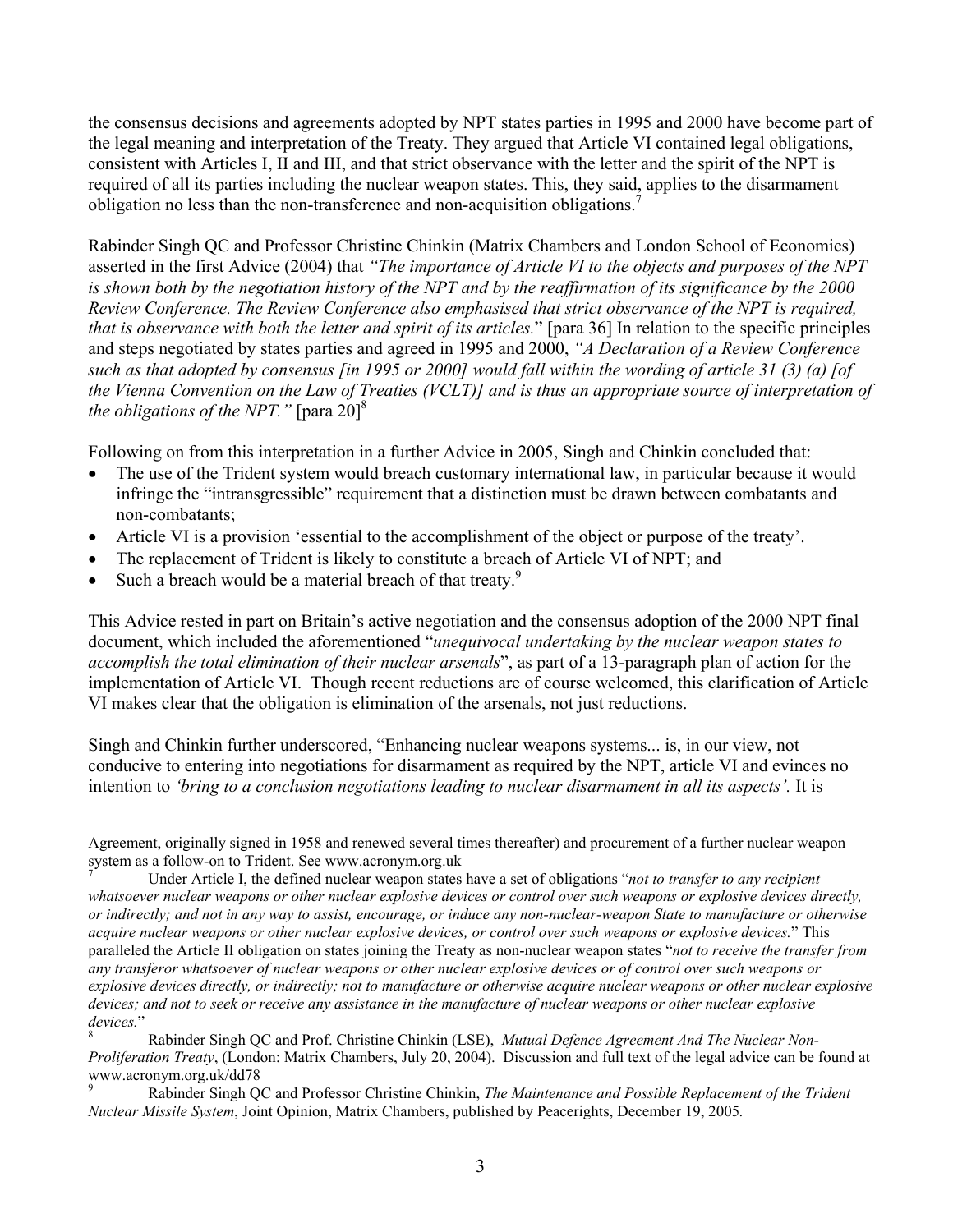<span id="page-3-5"></span>difficult to see how unilateral (or bilateral) action that pre-empts any possibility of an outcome of disarmament can be defined as pursuing negotiations in good faith and to bring them to a conclusion and is, in our view, thereby in violation of the NPT, article VI obligation.["10](#page-3-0)

Although there is no treaty that explicitly and universally prohibits the use and acquisition of nuclear weapons by the 5 states 'recognised' in the NPT, there are other laws that apply, including the UN Charter and the law of armed conflict. The fundamental rules of humanitarian law constitute "intransgressible principles of international customary law".<sup>11</sup> According to international humanitarian law, states that use force must do so with discrimination i.e. not make civilians the object of attack. Nor should states cause unnecessary suffering. Even with regard to *combatants,* states are prohibited from causing harm greater than that which is "absolutely unavoidable to achieve legitimate military objectives".

Though the United States and Britain say they recognise the applicability of the rules of proportionality, discrimination, moderation, and civilian immunity, their nuclear doctrines and policies violate these rules.<sup>12</sup> The doctrine of nuclear deterrence as practised by the United Kingdom, for example, relies on continuous at sea patrols by at least one submarine armed with up to 48 nuclear weapons carrying up to 4,800 kilotonnes of explosive power. The reason given for this is that potential adversaries should take into account that the UK is ready and able to use nuclear weapons at any time. Hence the deployment of Trident constitutes both an ever-present threat and, some would argue, a "use" of nuclear weapons similar to the use a robber makes of a gun when brandishing it in a bank, even if the gun is never actually fired. Moreover, having concluded that the use of nuclear weapons would generally breach international and humanitarian law, the ICJ also confirmed that "it is unlawful to threaten to do that which it is unlawful to do.<sup>13</sup>

## **Trident renewal criticised at 2007 NPT Meeting**

The international context in which the UK government is seeking to modernise and renew Britain's nuclear weapons is utterly different from that of the cold war, when Mrs Thatcher over-ruled her navy chiefs to saddle Britain with Trident first time round.<sup>14</sup> The priority security imperative is to find collective ways to mitigate and survive the effects of global warming and climate change. Within that context, most countries also put emphasis on the importance of reducing nuclear dangers and preventing WMD capabilities from falling into the hands of anyone who might use them (labelled 'terrorists'). The failure of the 2005 NPT Review Conference was deeply troubling, and it was widely recognised that a primary reason for this failure was the repudiation by some of the nuclear powers – most notably the United States – of disarmament commitments agreed by the 2000 Review Conference.<sup>[15](#page-3-5)</sup>

<span id="page-3-0"></span> $10<sup>10</sup>$ 

<span id="page-3-2"></span><span id="page-3-1"></span>

<sup>&</sup>lt;sup>10</sup> Ibid.<br><sup>11</sup> ICJ Report, op. cit., para 79.<br><sup>12</sup> Charles J. Moxley, Jr, *Nuclear Weapons and International Law in the Post Cold War World, Austin & Winfield,* 2000. Moxley specifically raised concerns that the continued pursuit of nuclear deterrence policies introduces "significant risk factors with implications both for security and for compliance with the principles and obligations in the international, US and British legal systems: the danger of precipitating a nuclear war; the fostering of an arms race; the fostering of nuclear proliferation; the risks of terrorism; the risks of human and equipment failure; risks of testing, production, storage and disposal of nuclear weapons materials; the risk of the degradation of conventional weapons capability; jeopardy to rule of law; and overriding risk factors as to the likelihood that the unlikely will occur".

<span id="page-3-3"></span> $\frac{13}{14}$  Moxley, op. cit.

<span id="page-3-4"></span><sup>14</sup> The First Sea Lord, Sir Henry Leach, dismissed Trident in 1979 as "a cuckoo in the [naval] nest". See Eric J. Grove, *Vanguard to Trident: British Naval Policy since World War Two* (London: Bodley Head, 1987) pp 347-354. 15 Rebecca Johnson, 'Politics and Protection: Why the 2005 NPT Review Conference Failed', *Disarmament* 

*Diplomacy 80* (Autumn 2005), pp 3-32; and Sergio Duarte, 'A President's Assessment of the 2005 NPT Review Conference', *Disarmament Diplomacy 81* (Winter 2005), pp 3-5. For further information on the 2000 NPT Review Conference, see Rebecca Johnson, 'The 2000 NPT Review Conference: A Delicate, Hard-Won Compromise', *Disarmament Diplomacy 46*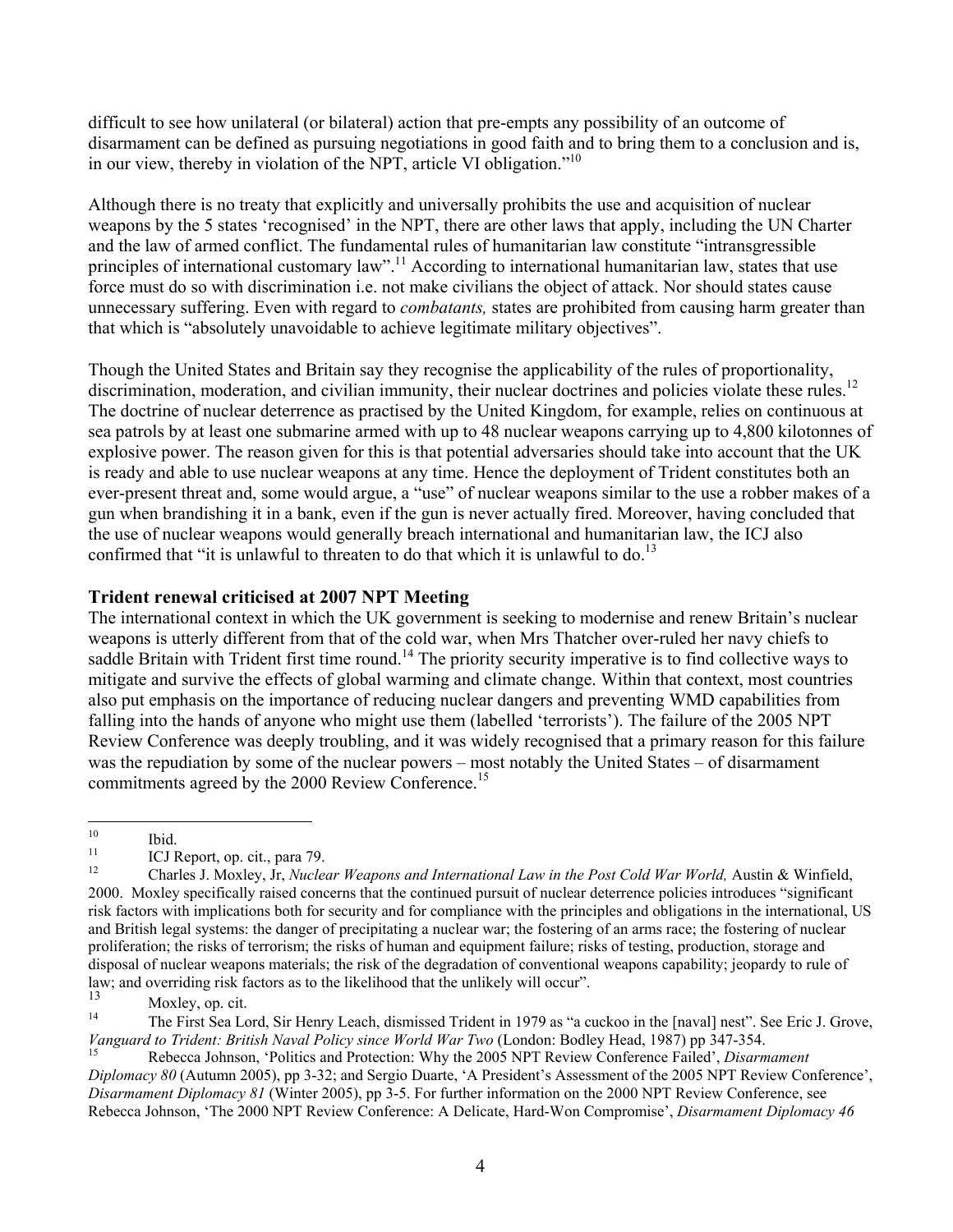Britain has long presented itself as upholding and strengthening the NPT. From the 1998 Strategic Defence Review to Margaret Beckett's speech before leaving office in June 2007, the Labour government has emphasised its "commitment to a world free of nuclear weapons".[16](#page-4-0) Defence Secretary Des Browne told the Conference on Disarmament in Geneva, February 2008, that "the international community needs a transparent, sustainable and credible plan for multilateral nuclear disarmament" and spoke of a "shared vision of a world free of nuclear weapons".[17](#page-4-1) But while in statements and conferences – at home and abroad – British representatives portray the UK as taking the lead internationally in non-proliferation, disarmament and verification, the March 2007 decision has forced other countries to see Britain as embedding its nuclear weapon possession and preparing to procure the next generation of nuclear weapons, thereby obstructing and impeding efforts to get meaningful progress towards devaluing and genuinely eliminating nuclear arsenals.

Although many governments have toned down or generalised their public criticisms, the UK's plans to build a new generation of Trident has been deplored by many. At the 2007 Preparatory Committee meeting for the NPT, for example, Ireland, speaking on behalf of the New Agenda Coalition of non-nuclear states, objected that the "replacement or modernization of nuclear weapons" ran "counter to the agreement reached at the 2000 Review Conference … to eliminate these weapons". A statement on behalf of over 110 non-aligned states parties, was clear where the primary responsibilities lay: "The nuclear weapon states and those states remaining outside the NPT continue to develop and modernize their nuclear arsenals, threatening international peace and security. We must all call for an end to this madness and seek the elimination and ban on all forms of nuclear weapons and testing as well as the rejection of the doctrine of deterrence."<sup>18</sup> South Africa was even more explicit in its condemnation, saying: "We were disappointed to learn about the decision of the UK on the Trident to maintain its nuclear deterrent. This could have been a landmark decision for others to follow, which could have provided the necessary impetus to a disarmament process that desperately needs to be reinvigorated."<sup>19</sup>

The UK's response to these criticisms was to declare that the vote in March was only "to begin the concept and design work required to make possible a replacement for our current submarine fleet" together with a decision "to participate in a programme to extend the life of the Trident D5 missile system". This, said Ambassador John Duncan, "does not mean that we have taken an irreversible decision that commits us irrevocably to possessing nuclear weapons in 40 or 50 years' time." He then stated, "Any suggestion that the UK is further developing its nuclear weapons is a misunderstanding. The UK is retaining *not* modernising its deterrent. There is *no* change in the capabilities of the system, *no* move to produce more useable weapons and *no* change in nuclear posture or doctrine. The UK's nuclear weapon system will *not* be designed for warfighting use in military campaigns. It is a strategic deterrent that we would only ever contemplate using in extreme circumstances or self defence."<sup>20</sup>

Such assertions were belied by the evidence in documents from civil society. Nongovernmental publications about Trident renewal, including an open letter from the heads of Scotland's Catholic and Protestant

<span id="page-4-3"></span>Statements, First Preparatory Meeting of States Parties to the NPT, Vienna, April 30, 2007.<br><sup>20</sup> 'UK working paper on disarmament', NPT/CONF.2010/PC.I/WP.59. Emphasis in the original.

 <sup>(</sup>May 2000), pp 2-21; and Rebecca Johnson, 'Towards Nuclear Disarmament' in W.Huntley, K.Mizumoto and M.Kurosawa (eds.), *Nuclear Disarmament in the Twenty-First Century*, Hiroshima Peace Institute, 2004.<br><sup>16</sup> Margaret Beckett, Secretary of State for Foreign and Commonwealth Affairs, *Speech to the Carnegie Endowment of* 

<span id="page-4-0"></span>

<span id="page-4-1"></span>International Peace Non-Proliferation Conference, Washington DC, June 25, 2007.<br>
Des Browne, Secretary of State for Defence, Speech to the Conference on Disarmament, Geneva, February 5, 2008.<br>
Norma Goicochea Estenoz, Amba

<span id="page-4-2"></span>statement in General Debate, First Preparatory Meeting of States Parties to the NPT, Vienna, April 30, 2007.<br><sup>19</sup> Abdul Samad Minty, Special Representative for Disarmament for South Africa, General Debate and Cluster I

<span id="page-4-4"></span>